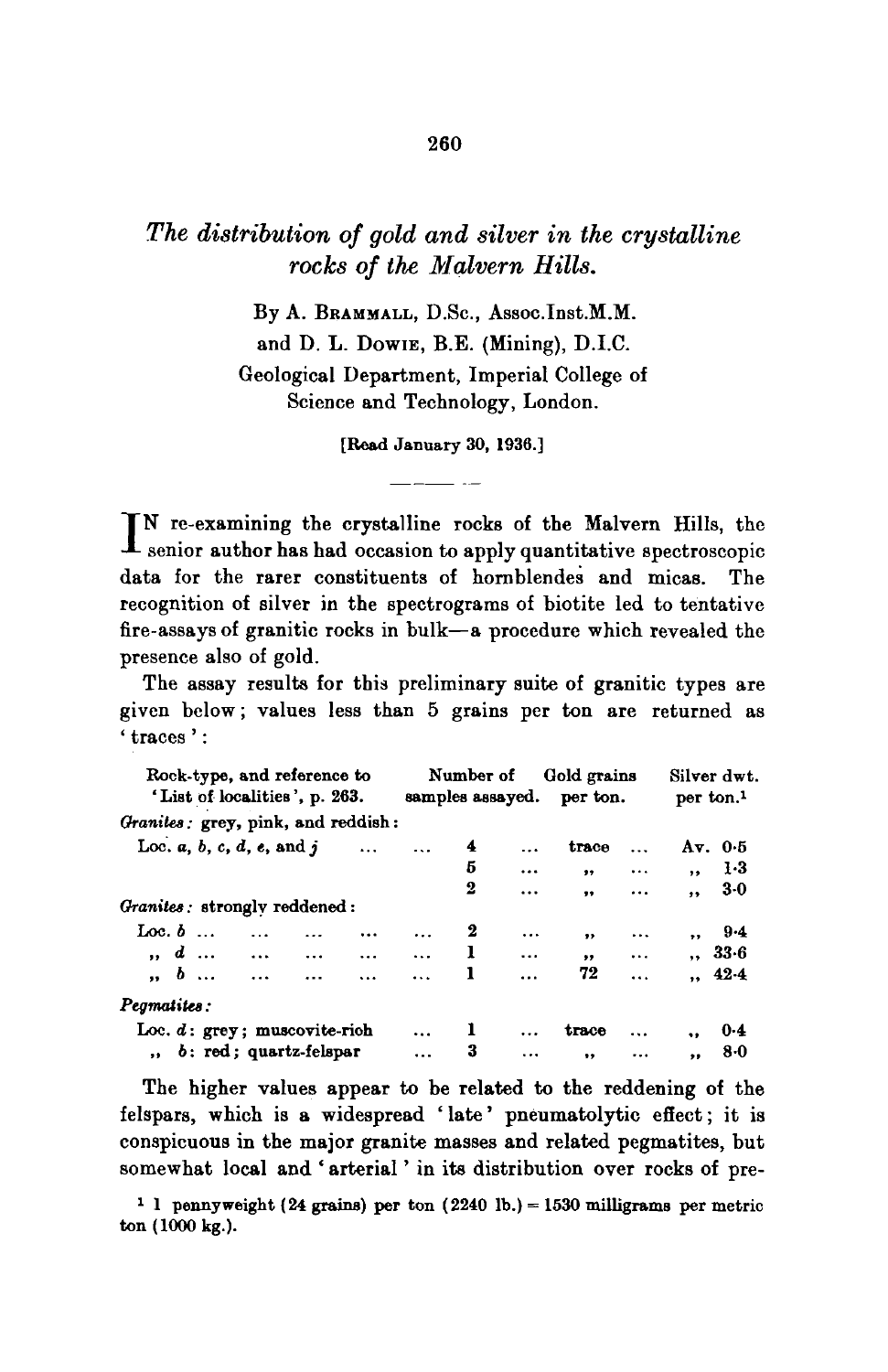granite age. Among the igneous rocks of post-granite age, the intrusive granophyric quartz-diabase (' Ivy Scar' type) shows only feeble reddening; the newer dolerites are unaffected.

As the contaminated character of the granite-granodiorite kindred here is one of the more obvious features, the possibility that their content of gold and silver might have been derived in the first instance from external sources rendered assay work on other rock-types obligatory.

The assemblage of Malvernian types sampled for this purpose comprises the following :

- *I. Crystalline schists :* 
	- (a) Sillimanite-bearing and garnetiferous quartz-, quartz-chlorite-, quartz-chlorite-mica-schists, with varieties containing felspars, hornblende, zoisite, epidote, apatite, sphene, ilmenite, magnetite, haematite flakes, and calcite in varying proportions.
	- (b) Biotite-rich schists of pelitic type, grading into varieties described above.
	- (c) Schisted sandstones. Stout ribs in granite are highly modified along their margins.
	- (d) Amphibolites, hornblende-schists, and hornblende paragneisses, grading into biotite-rick varieties, with varying amounts of quartz, felspar, garnet, epidote, &c.
	- (e) Phyllites, usually quartz-banded.

II. *Thepyroxenite-hornblenditekindred(with* felspathie and micaceous variants) and related appinites, many of which are demonstrably of ' mixed' origin. In the main they are older than the red granite. With these may be grouped some intrusive masses of 'appinitic' diorite, syenite, monzonite, &c., and a widespread 'gabbro-diorite' comparable to the rock quarried at Hollybush.

III. *Granites, granadiorites, &c.* The true granites belong to more than one time-stage in the Malvemian sequence. The older types are represented by thin intercalates of grey granite, &c., and broader bands of granite, aplite, felsite, and granitoid paragneiss in the ban ded crystalline schists. The newer granites are more massive, and typically pink or red ; they also contribute intercalates (locally tourmaliniferous) to the injection-complex.

The red granite-pegmatites belong to the latest phase of graniteintrusion.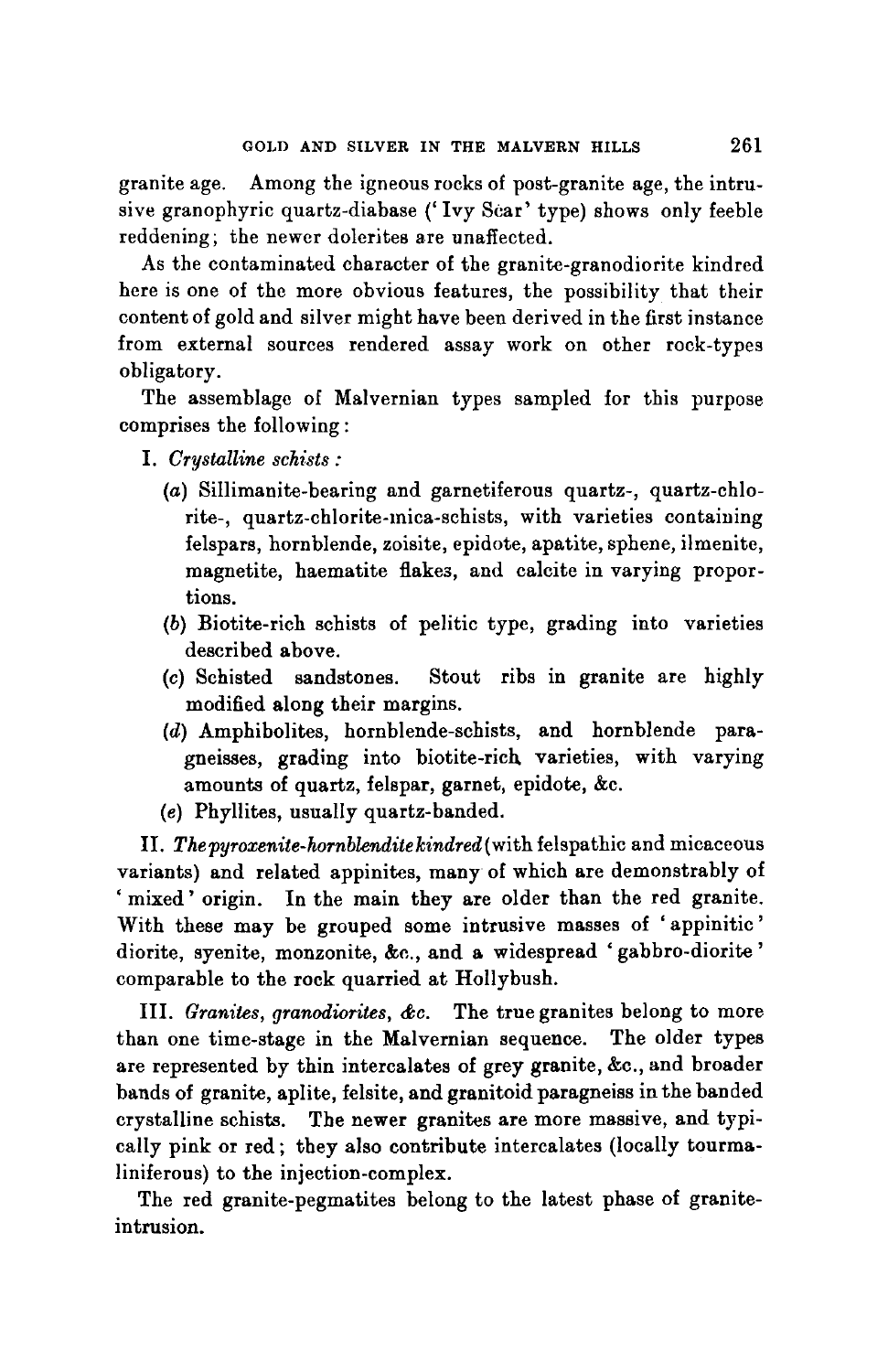The modification of granites, granodiorites, &c., to 'unakite' is attributable to migratory solutions carrying the constituents of epidote, with haematite, plagioclase, quartz, and sphene.

IV, *Post-granite intrusions* include the following:

A granophyric quartz-diabase type, most frequently encountered north of the Wyche. The type locality is Ivy Scar.

Dolerites.

At least one occurrence of appinite, which is intrusive into the granophyric quartz-diabase.

V. Epidosites,<sup>1</sup> epidote-quartz-, and epidote-quartz-plagioclase vein*rock.* These are widely distributed, and traverse all types, including those described in IV.

The supplementary assay-resulta are given in the following sections : Number of Gold grains Silver dwt.

| Rock-type and locality.                                                    | Number of<br>Gold grains<br>samples assayed. per ton. |           |                  |   |       | Silver dwt.<br>per ton. |          |  |
|----------------------------------------------------------------------------|-------------------------------------------------------|-----------|------------------|---|-------|-------------------------|----------|--|
| Crystalline schists:                                                       |                                                       |           |                  |   |       |                         | Average. |  |
| Banded quartz-chlorite-sericite-phyl-                                      |                                                       |           |                  |   |       |                         |          |  |
| lite.                                                                      | Loc. $k$                                              |           | ı                |   | trace |                         | 0-4      |  |
| Quartz-chlorite-sillimanite-garnet-                                        |                                                       |           |                  |   |       |                         |          |  |
| mica-schist.                                                               | Loc. $f$                                              |           | 3                |   | ,,    |                         | $0 - 4$  |  |
| Quartz-chlorite-mica-schist.                                               |                                                       |           |                  |   |       |                         |          |  |
|                                                                            | Loc. a                                                |           | 1                |   | ,,    |                         | $0-4$    |  |
| Banded schist-and-gneiss complex:                                          |                                                       |           |                  |   |       |                         |          |  |
| Granitoid: grey, patchily reddened.                                        |                                                       |           |                  |   |       |                         |          |  |
|                                                                            | Loc. a                                                |           | 2                |   | ,,    |                         | $0 - 4$  |  |
|                                                                            | f<br>$\overline{\phantom{a}}$                         |           | 5                |   | ,,    |                         | 0.5      |  |
|                                                                            | ь<br>                                                 | .         | 2                |   | ,,    |                         | 141      |  |
|                                                                            | m<br>                                                 |           | 2                |   | ,,    |                         | $2-4$    |  |
|                                                                            | ,,<br>$\overline{\phantom{a}}$                        |           | $\boldsymbol{2}$ |   | ,,    |                         | $2 - 5$  |  |
|                                                                            | g<br>$\ddot{\phantom{0}}$                             |           | ı                |   | 9     |                         | 5-2      |  |
|                                                                            | ,, ,,                                                 |           | 1                | . | 8     |                         | $21 - 5$ |  |
| Granitized schisted sandstones.                                            |                                                       | in        |                  |   |       |                         |          |  |
| contact with red granite.                                                  |                                                       |           |                  |   |       |                         |          |  |
|                                                                            | Toc. b                                                |           | 2                |   | trace |                         | $2-0$    |  |
|                                                                            | .,<br>                                                |           | ı                |   | ,,    |                         | $6-8$    |  |
|                                                                            | e<br>.,                                               |           | ı                |   | ,,    |                         | $10-4$   |  |
| Quartz and epidote:                                                        |                                                       |           |                  |   |       |                         |          |  |
| Quartz aggregate, from red granite<br>and red granite-pegmatite.           |                                                       |           |                  |   |       |                         |          |  |
|                                                                            | Loc. $a, b, c, d$                                     |           | 2                |   | trace |                         | 0-5      |  |
| Epidosite.                                                                 | ., j <sup>2</sup>                                     | $\ddotsc$ | ı                |   | nil   |                         | trace    |  |
| ,,                                                                         | a<br>$\ddot{\phantom{a}}$                             |           | ı                |   | ,,    |                         | $1-2$    |  |
| $1$ A. F. Smethurst, Anomalies in the analytical determination of water in |                                                       |           |                  |   |       |                         |          |  |

epidote. Min. Mag., 1935, vol. 24, pp. 173-179.

2 A. F. Smethurst, loc. cit., p. 176, analysis specimen A.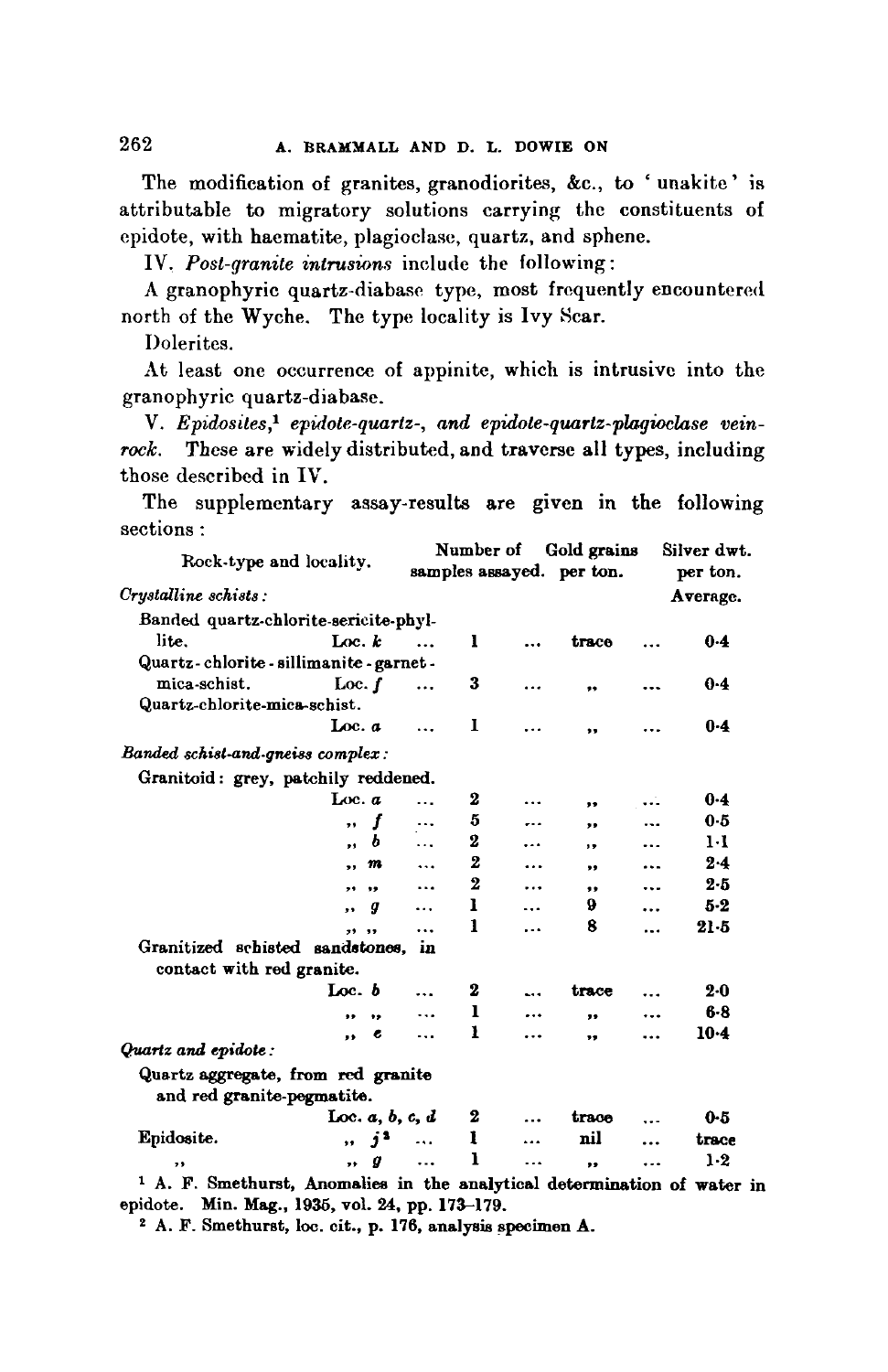| Rock-type and locality.                | Number of<br>samples assayed. |           |           | Gold grains<br>per ton. |          | Silver dwt.<br>per ton. |          |                |
|----------------------------------------|-------------------------------|-----------|-----------|-------------------------|----------|-------------------------|----------|----------------|
| Amphibolites and hornblende schists:   |                               |           |           |                         |          |                         |          | Average.       |
| Quartz-banded.                         | Loc. $k$                      |           | $\ddotsc$ | 6                       | $\cdots$ | trace                   | .        | 1·2            |
| Compact, uniform.                      | ,                             |           | $\ddotsc$ | 6                       | .        | ,,                      | .        | 1.5            |
| Migmatitic: highly modified by silica- |                               |           |           |                         |          |                         |          |                |
| rich solutions from red granite:       |                               |           |           |                         |          |                         |          |                |
| reddish and purplish migmatites.       |                               |           |           |                         |          |                         |          |                |
|                                        | Loc. $c$                      |           |           | ı                       | .        | $, \,$                  | .        | 4.6            |
|                                        | $, , \, ,$                    |           | .         | ı                       | .        | 29                      | $\cdots$ | 0.7            |
| Derivative epidiorites.                | .,                            | b         |           | $\overline{2}$          | .        | trace                   | .        | $1-4$          |
|                                        | $\ldots$                      | h         | $\ddotsc$ | ı                       | .        | ,,                      |          | 2.8            |
| Derivative<br>'appinitic'              |                               | diorites, |           |                         |          |                         |          |                |
| 'Hollybush' type.                      | Loc. $l$                      |           | .         | 2                       | .        | nil                     | .        | trace          |
|                                        |                               | b         | .         | 2                       | .        | ,,                      | .        | 0.7            |
| Pyroxenite-hornblendite kindred:       |                               |           |           |                         |          |                         |          |                |
| Biotitite: pegmatitic. Loc. c          |                               |           | .         | 3                       | .        | ,,                      | .        | 0.4            |
| with grey felspars.<br>,,              |                               |           |           |                         |          |                         |          |                |
|                                        | Loc. $c$                      |           |           | 2                       | .        | ,,                      | .        | trace          |
| Hornblendite.                          | ,, ,,                         |           |           | ı                       | .        | ,,                      |          | 0.7            |
| with grey felspars.<br>,,              |                               |           |           |                         |          |                         |          |                |
|                                        | Loc. $c$                      |           | $\cdots$  | ı                       |          | trace                   | .        | 1·2            |
| Biotite-hornblende-pyroxenite.         |                               |           |           |                         |          |                         |          |                |
|                                        | Loc. $c$                      |           | $\cdots$  | 2                       | $\cdots$ | nil                     | .        | 1.7            |
| hybridized to coarse red appi-<br>.,   |                               |           |           |                         |          |                         |          |                |
| nitic pegmatite.                       | Loc. $c$                      |           | $\ddotsc$ | ı                       | .        | trace                   | .        | $8 - 3$        |
| Derivative granodiorite. ., .,         |                               |           | $\cdots$  | ı                       | .        | ,,                      | .        | $13-2$         |
| Biotite-hornblendite, with grey        |                               |           | fel-      |                         |          |                         |          |                |
| spars.                                 | Loc. $c$                      |           | $\ddotsc$ | 4                       |          | ,,                      | .        | $0 - 4$        |
| Appinitic derivatives. Loc. c          |                               |           |           | 3                       | .        | nil                     | .        | $_{\rm trace}$ |
| Quartz-diabase ('Ivy Scar' type):      |                               |           |           |                         |          |                         |          |                |
|                                        | Loc. $i$                      |           | .         | ı                       | .        | trace                   | .        | 1.4            |
|                                        | ,,                            | e         | .         | 3                       | .        |                         |          | 1.5            |
| Newer dolerites:                       | $\overline{\phantom{a}}$      | b         | .         | 4                       | .        | ,,                      | .        | 1.6            |
|                                        |                               |           |           |                         |          | ,,                      |          |                |
| Pyrite aggregate from schists:         |                               |           |           |                         |          |                         |          |                |
|                                        | Loc. $c$                      |           | $\cdots$  | ı                       |          | 5                       | .        | 141            |
| Chalcosine veinlet:                    | .,                            | $\bm{j}$  | $\ddotsc$ | ı                       | .        | trace                   | .        | $39 - 6$       |
| Fault-gouges:                          | $, \, \,$                     | c, d      | .         | 5                       |          | $tr -4$                 |          | $0 - 4$        |

GOLD AND SILVER IN THE MALVERN HILLS

## *List of Localities.*

a. Hay Slad quarries,  $\frac{1}{3}$ -mile nearly due south of Worcester Beacon.

ь.  $\ldots$ ,  $\ldots$ ,  $\frac{1}{4}$ -mile due south of Worcester Beacon.

c. Tollgate quarries, west side of main road,  $\frac{1}{6}$ -mile north of Wyche.

 $\cdots$ ,  $\cdots$ ,  $\cdots$ ,  $\cdots$ ,  $\cdots$ , about  $\frac{1}{4}$ -mile north of Wyche. d.

Worcester Beacon. e.

f. Enclosure immediately north of the 'Gold Mine',  $\frac{1}{4}$ -mile north of Wyche.

g. Crag (east side of hill-track),  $\frac{1}{4}$ -mile SSW. of Worcester Beacon.

h., <sup>1</sup><sup>-</sup>mile ESE. of Worcester Beacon.